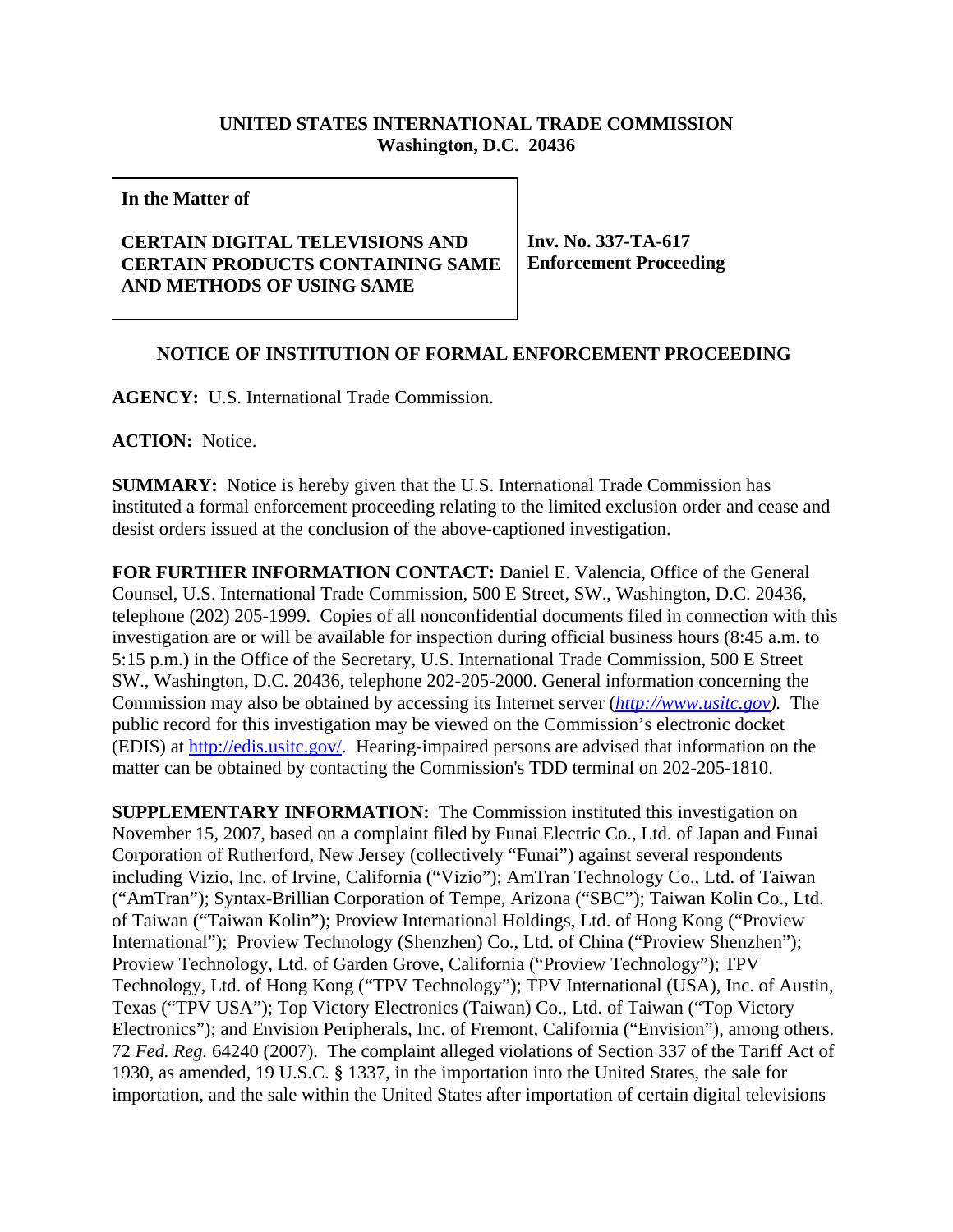and certain products containing same by reason of infringement of one or more claims of U.S. Patent Nos. 6,115,074 ("the '074 patent") and 5,329,369.

On April 10, 2009, the Commission terminated this investigation with a finding of violation of Section 337 by reason of infringement of claim 1, 5, and 23 of the '074 patent. 74 *Fed. Reg.* 17511 (2009). The Commission determined that the appropriate form of relief is (1) a limited exclusion order under 19 U.S.C. § 1337(d)(1) prohibiting the unlicensed entry of certain digital televisions and certain products containing the same that infringe one or more of claims 1, 5, and 23 of the '074 patent, and are manufactured abroad by or on behalf of, or imported by or on behalf of, Vizio, AmTran, TPV Technology, TPV USA, Top Victory Electronics, Envision, Taiwan Kolin, SBC, Proview International, Proview Shenzhen, Proview Technology; and (2) cease and desist orders directed to Vizio, TPV USA, SBC, Proview Technology, and Envision.

On August 14, 2009, Funai filed a complaint seeking enforcement proceedings under Commission Rule 210.75, 19 C.F.R. § 210.75. The complaint alleges that Vizio, AmTran, TPV Technology, TPV USA, Top Victory Electronics, Envision, Proview International, Proview Shenzhen, Proview Technology, Suzhou Raken Technology Ltd. of China ("Suzhou"), and Top Victory Investments, Ltd. of Hong Kong ("Top Victory Investments") have violated the limited exclusion order and/or the cease and desist orders issued at the conclusion of the original investigation.

Funai's enforcement complaint also requests that the Commission seek temporary emergency action under Commission rule 210.77, 19 C.F.R. § 210.77, to modify its remedial orders to make express that all respondents' ATSC-compliant digital televisions are presumed to infringe the '074 patent. The Commission has denied this request for temporary emergency action because the Commission does not have the information necessary to determine whether respondents are currently violating the Commission's limited exclusion and cease and desist orders.

Having examined the complaint seeking a formal enforcement proceeding, and having found that the complaint complies with the requirements for institution of a formal enforcement proceeding contained in Commission rule 210.75,19 C.F.R. § 210.75 the Commission has determined to institute a formal enforcement proceeding to determine whether the respondents are in violation of the Commission's limited exclusion order and cease and desist orders issued in the investigation, and what, if any, enforcement measures are appropriate. The following entities are named as parties to the formal enforcement proceeding: (1) complainant Funai, (2) respondents Vizio, AmTran, TPV Technology, TPV USA, Top Victory Electronics, Envision, Proview International, Proview Shenzhen, Proview Technology, Suzhou, and Top Victory Investments; and (3) a Commission investigative attorney to be designated by the Director, Office of Unfair Import Investigations.